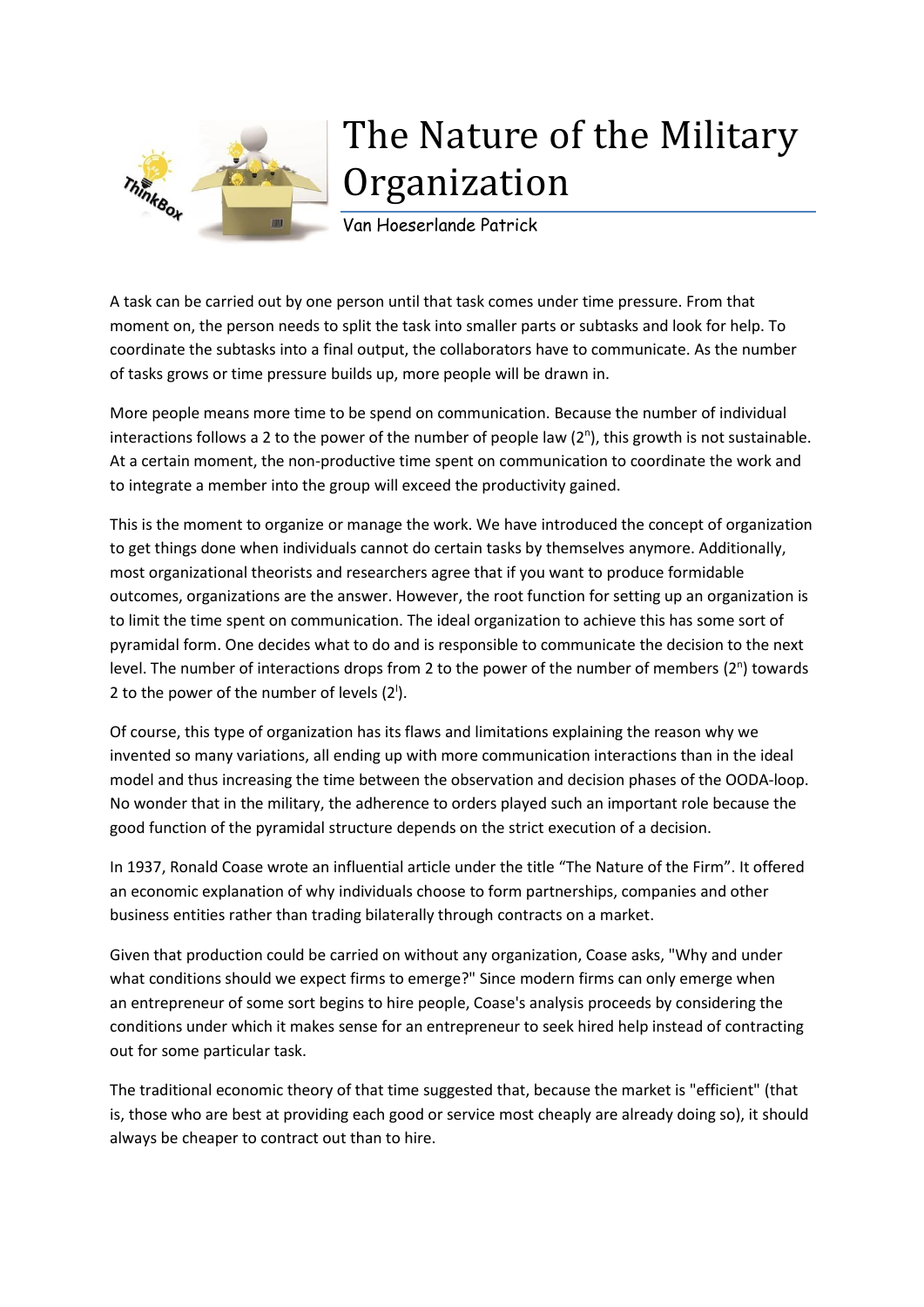Coase noted, however, that there are a number of transaction costs to using the market; the cost of obtaining a good or service via the market is actually more than just the price of the good. Other costs, including search and information costs, bargaining costs, keeping trade secrets, and policing and enforcement costs, can all potentially add to the cost of procuring something via the market. This suggests that firms will arise when they can arrange to produce what they need internally and somehow avoid these costs.

There is a natural limit to what can be produced internally, however. Coase notices "decreasing returns to the entrepreneur function", including increasing overhead costs and increasing propensity for an overwhelmed manager to make mistakes in resource allocation. This is a countervailing cost to the use of the firm.

Coase argues that the size of a firm (as measured by how many contractual relations are "internal" to the firm and how many "external") is a result of finding an optimal balance between the competing tendencies of the costs outlined above. In general, making the firm larger will initially be advantageous, but the decreasing returns indicated above will eventually kick in, preventing the firm from growing indefinitely.

Other things being equal, a firm will tend to be larger:

- the less the costs of organizing and the slower these costs rise with an increase in the the number of activities.
- the less likely the entrepreneur is to make mistakes and the smaller the increase in mistakes with an increase in the number of activities.
- the greater the lowering (or the less the rise) in the price of the input of production to firms of larger size.

Although Coase does not consider non-contractual relationships, I wonder if his article may give us some insights into the military organization. The conclusions of his study were based on the decision between hiring and contracting. Although contracting out support services has gained popularity in the military, this kind of service provision does not concern our core business (i.e. the equivalent of 'production'). So, even though the conclusions would apply to this set, I will not consider them further.

To draw some useful information out of the study, we need to determine the equivalence of a 'firm' in the military establishment. The existence of Armed Forces is not useful as, according to international rules, their creation follows only one rule: the existence of a nation. A 'command' is about the closest we, as military, come to a 'firm'. In the following paragraphs, I consider the existence of a command as equivalent to the existence of a firm.

The first two costs in Coase's list will increase with the spatial distribution of the transactions organized and the dissimilarity of the transactions. This explains why firms tend either to be in different geographic locations or to perform different functions. However, technology changes that mitigate the cost of organizing transactions across space will cause firms to be larger. Computers and internet are such technologies that tend to increase the size of firms.

Our distinction between regional and service-oriented commands follows the same reasoning as in the civilian world. We also see a tendency towards more jointness and more comprehensiveness.